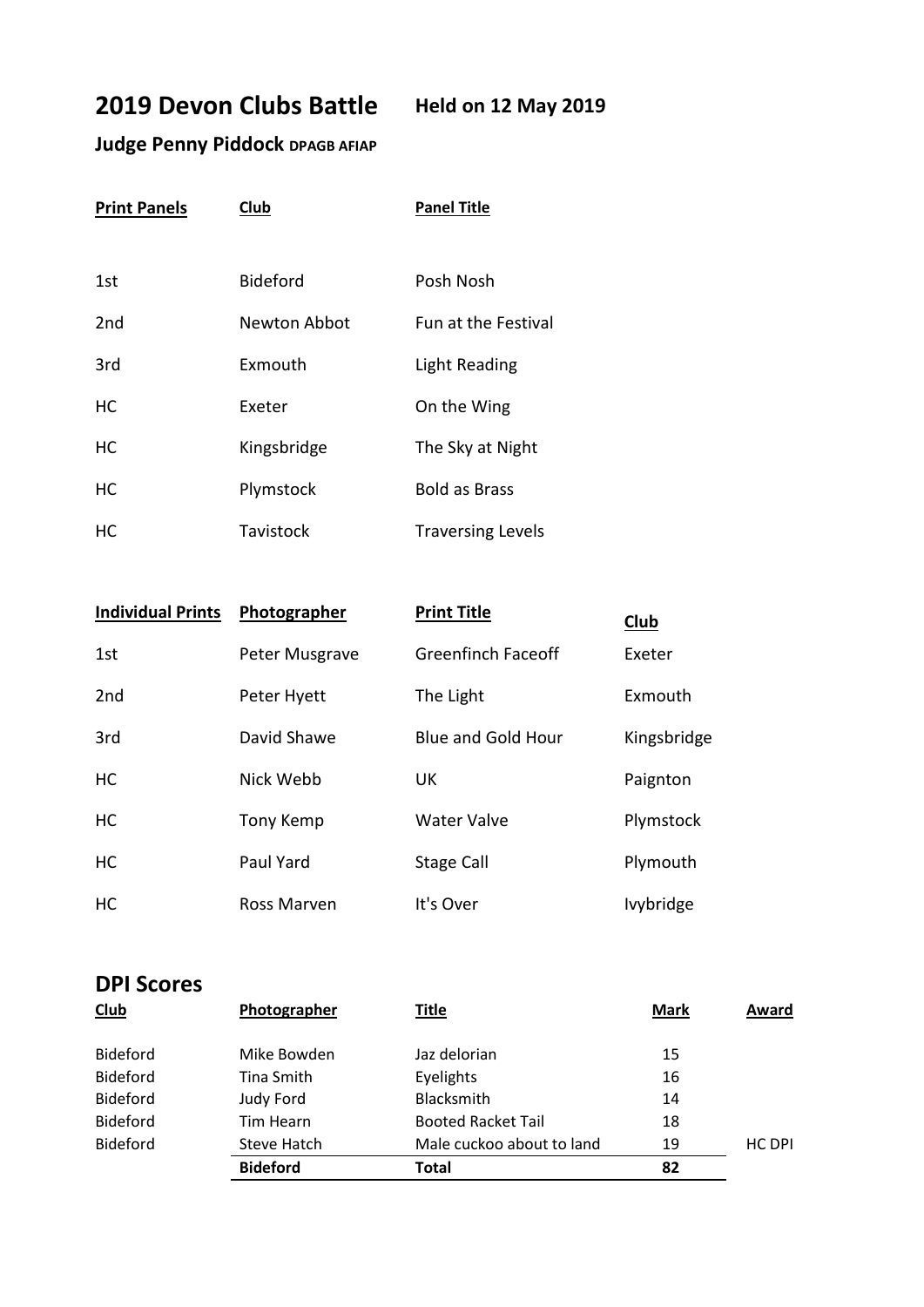| Exeter       | Alan Bastin                 | <b>Skeletal Man</b>                     | 14 |           |
|--------------|-----------------------------|-----------------------------------------|----|-----------|
| Exeter       | Dave Dummett                | Glencoe                                 | 19 |           |
| Exeter       | <b>Gary Gawler</b>          | <b>Feathered Nature</b>                 | 18 |           |
| Exeter       | Mac Bouchere                | Walking on the Flags                    | 14 |           |
| Exeter       | Di Wilkins                  | Peony Cup                               | 15 |           |
|              | <b>Exeter</b>               | <b>Total</b>                            | 80 |           |
|              |                             |                                         |    |           |
| Exmouth      | Sheila Haycox               | Hayford                                 | 19 |           |
| Exmouth      | Jenny Baker                 | Holding on                              | 18 |           |
| Exmouth      | lan Bateman                 | Lost in Music                           | 19 | HC DPI    |
| Exmouth      | Mo Martin                   | Power and Concentration                 | 17 |           |
| Exmouth      | Derrick Holliday            | Tommy                                   | 17 |           |
|              | <b>Exmouth</b>              | <b>Total</b>                            | 90 | =3rd Club |
| Honiton      | Norman Pettet               | Tewkesbury Abbey                        | 17 |           |
| Honiton      | Lycia Moore                 | Sami the Sea Star                       | 16 |           |
| Honiton      | <b>Tony Howell</b>          | Spires                                  | 17 |           |
| Honiton      | Nick Boggon                 | <b>Dressed To Kill</b>                  | 14 |           |
| Honiton      | Lynda Piper                 | The Runway                              | 13 |           |
|              | <b>Honiton</b>              | <b>Total</b>                            | 77 |           |
|              |                             |                                         |    |           |
| Ivybridge    | <b>Frank Prowse</b>         | Dragan                                  | 16 |           |
| Ivybridge    | Ross Marven                 | Union of South Africa                   | 19 |           |
| Ivybridge    | Ian Clements                | <b>Foggintor Sunset</b>                 | 14 |           |
| Ivybridge    | Dave Rayner                 | Is this my Future                       | 14 |           |
| Ivybridge    | Alan Davey                  | <b>Bulletproof Jumping</b>              | 16 |           |
|              | <b>Ivybridge</b>            | <b>Total</b>                            | 79 |           |
|              |                             |                                         |    |           |
| Kingsbridge  | <b>Peter Paisley</b>        | Priest, Lalibela                        | 18 |           |
| Kingsbridge  | <b>Ginny Campbell</b>       | The Bathroom                            | 18 |           |
| Kingsbridge  | <b>Rod Birtles</b>          | <b>Beesands Steps</b>                   | 15 |           |
| Kingsbridge  | <b>Marguerite Pritchard</b> | On the Move                             | 18 |           |
| Kingsbridge  | David Shawe                 | Illumination                            | 16 |           |
|              | Kingsbridge                 | <b>Total</b>                            | 85 |           |
| Newton Abbot | Christopher Marsham         | Inquisitive Waved<br><b>Albatross</b>   | 18 |           |
| Newton Abbot | Alan Boothman               | Federer                                 | 19 |           |
| Newton Abbot | Christina Burton            | <b>Courting Great Crested</b><br>Grebes | 19 |           |
| Newton Abbot | David Moore                 | Spray over Cornish tin mine             | 18 |           |
| Newton Abbot | Chris Parker                | Dartington Colour                       | 16 |           |
|              | <b>Newton Abbot</b>         | <b>Total</b>                            | 90 | =3rd Club |
|              | <b>Tony Matthews</b>        | <b>Bumblebee With Mites</b>             | 19 | HC DPI    |
| Paignton     | Julie McGowan               | <b>Broken</b>                           | 19 |           |
| Paignton     |                             |                                         |    |           |
| Paignton     | <b>Clive Figes</b>          | The Steampunk                           | 15 |           |
| Paignton     | Dorothy Matthews            | Grasshoppers                            | 19 |           |
| Paignton     | <b>Robert Gray</b>          | My Hero!<br><b>Total</b>                | 20 | 3rd       |
|              | Paignton                    |                                         | 92 | 2nd Club  |